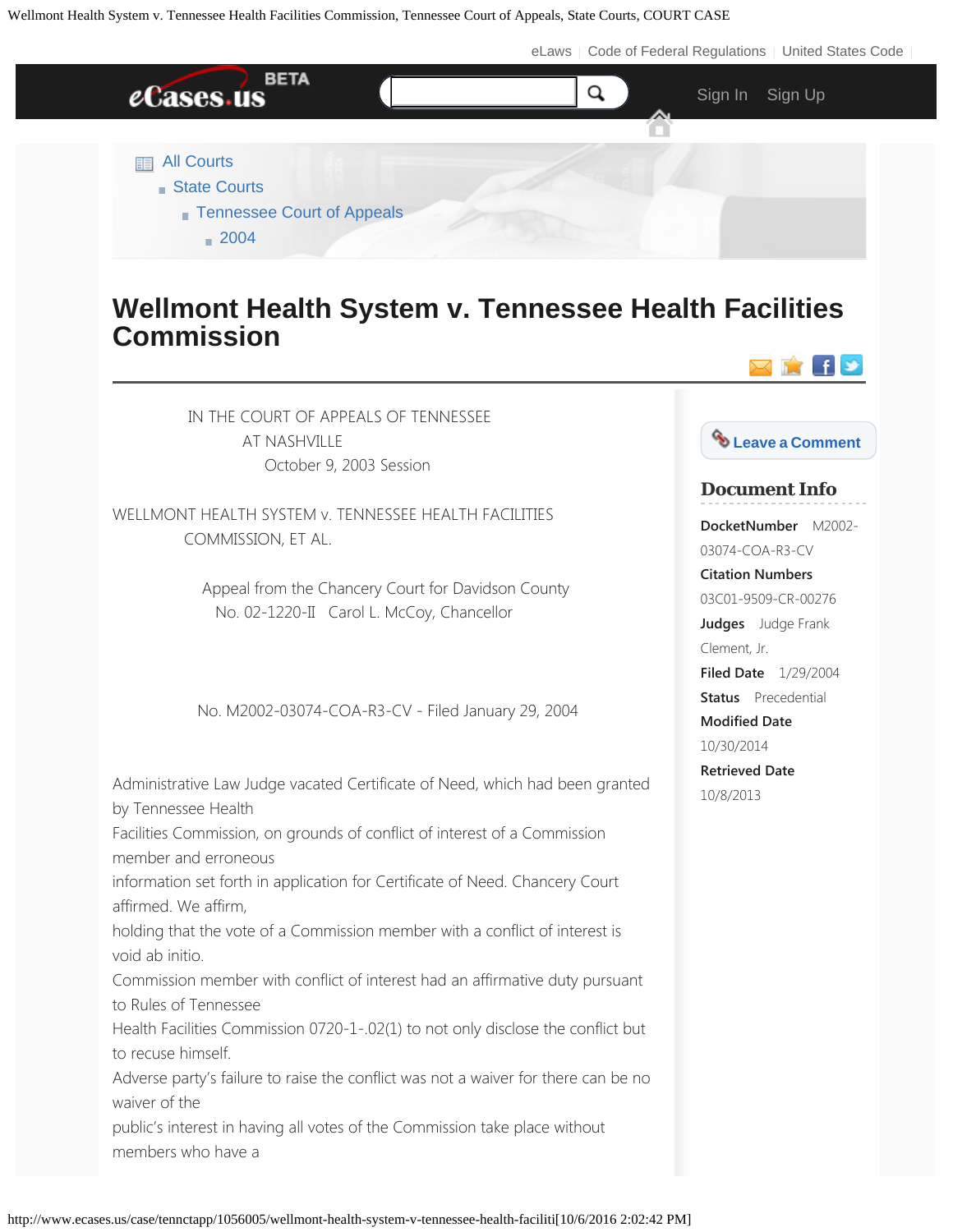conflict.

 Tenn. R. App. P. 3; Appeal as of right; Judgment of the Chancery Court Affirmed, Modified and Remanded

FRANK G. CLEMENT , JR., J., delivered the opinion of the court, in which WILLIAM B. CAIN and PATRICIA J. COTTRELL, JJ, joined.

Gary C. Shockley and Brigid M. Carpenter, Nashville, Tennessee, for the appellant, Wellmont Health System.

G. Brian Jackson, David L. Johnson, and Gayle Malone, Jr., Nashville, Tennessee, for the appellee, Mountain States Health Alliance.

Reid A. Brogden and Sue Ann Sheldon, Nashville, Tennessee, for the appellee, Tennessee Health Facilities Commission.

## OPINION

 This appeal hinges on two key issues: whether Tennessee Health Facilities Commission

members who have a conflict of interest in the matters at issue have an affirmative duty to recuse

themselves in proceedings before the Commission, and whether a conflict of interest is waived when

no party to the proceedings raises an objection before the Commission to the alleged conflict of one

of its members.1

## Facts and Procedural History

 The appellant, Wellmont Health System (Wellmont), is a not-for-profit hospital system which

owns and operates five hospitals and related facilities. These facilities are located in Northeast

Tennessee and Southwest Virginia. Appellee, Mountain States Health Alliance (Mountain States),

is also a not-for-profit hospital system that owns and operates six hospitals in the same region.

 On July 13, 2000 Wellmont applied for a Certificate of Need to build and operate a for-profit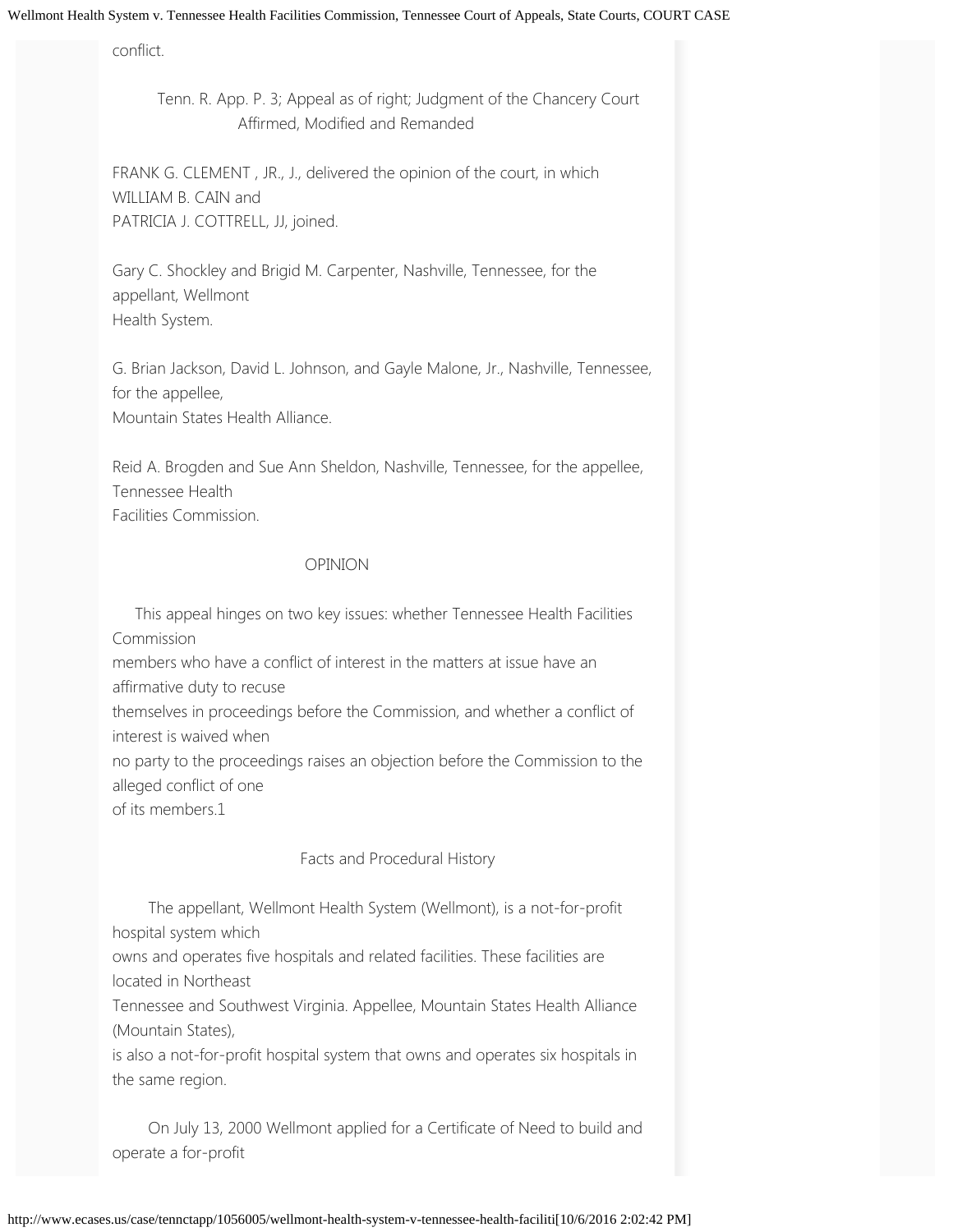hospital in Johnson City, Washington County, Tennessee. The proposed facility would be an acute

care facility providing emergency care, obstetrics, inpatient and outpatient surgery, intensive care,

mobile magnetic resonance imaging, and cardiac catheterization. In its application, Wellmont

asserted that additional hospital capacity is needed in Washington County based on reports showing

emergency room waits, delays in scheduling surgical and diagnostic

procedures and the

unavailability of hospital beds.

 The application process required that Wellmont project future hospital bed needs in

Washington County along with other factors. Mountain States contends that the "very heart of

Wellmont's application" is the claim that 527 beds would be needed in Washington County by 2004

and that this statement is false and misleading along with other claims in the application.2 The

discrepancies were acknowledged in the testimony of Wellmont's corporate representative who

acknowledged that the following corrections needed to be made to the projections for 2004: 24,503

hospital admissions as opposed to the incorrect figure of 32,095; 102,913 hospital patient days as

opposed to 134,799; 7,204 observation days as opposed to 9,436; 402 hospital beds as opposed to

527; and that instead of a 106 bed shortage, there would be a surplus of beds. Mountain States also

asserts that Wellmont understated the number of licensed beds as 421, when the correct number was

564 and that Wellmont's asserted need of 106 additional hospital beds was based on false and

misleading information. Mountain States asserts that such erroneous information was the basis for

the Commission's determination that additional beds were needed, and thus the reason the

Commission approved Wellmont's Certificate of Need.

1

 Additional issues are presented and are set forth later in the opinion but the two set forth above control the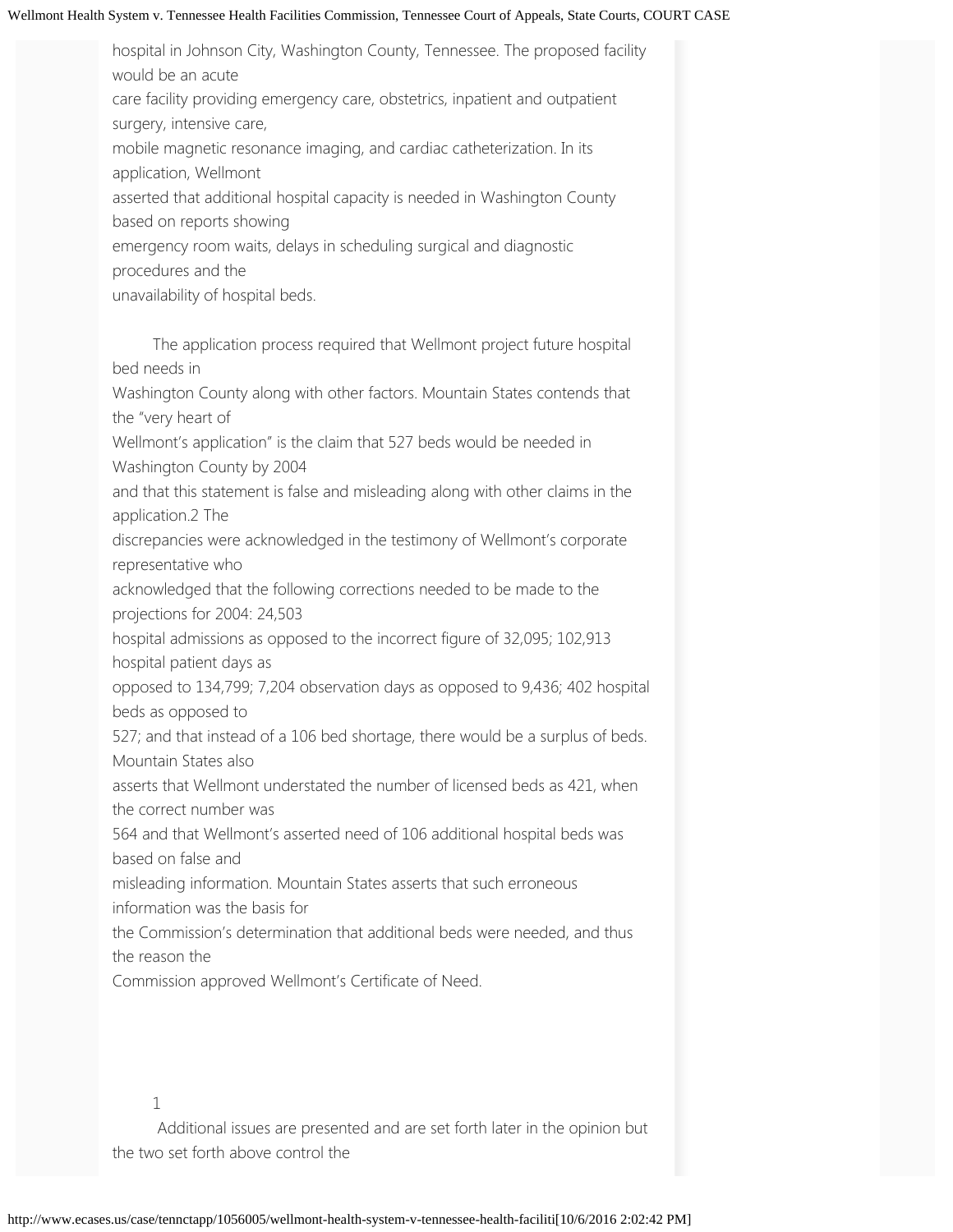outco me o f this appeal.

 2 W ellmont acknowledged the error explaining that its consultant transposed two numbers which reported the admissions from neighboring Sullivan County to Washington County such that 8,186 was reported as the number of admissions instead of 1,816 w hich wa s the correct numbe r of admission s. Con sequently, total W ashington County admissions were overstated for 1998 and projected adm issions in future years were also "infected" with the error in the Certificate of Need application.

-2-

 On October 25, 2000 the Commission held its hearing on Wellmont's application for the Certificate of Need. Physicians and lay persons testified. During this meeting and before the

Commission's vote, the mathematical error in Wellmont's application was disclosed. Mountain

States characterized Wellmont's error as "a huge mistake." Wellmont acknowledged that it had

made a mistake but countered arguing that some of the beds were "paper beds" which were not

available for patients. Wellmont's counsel further argued that licensed but unused beds at North

Side Hospital, owned by Mountain States, should not be considered. Mountain States countered,

arguing that licensed beds at North Side must be counted. Wellmont rebutted Mountain States'

argument showing that Mountain States had submitted a Certificate of Need application in January

2000 which indicated a need for 497 beds, a figure which Wellmont asserts is close to its figure even

with the error.

 After taking evidence and hearing arguments of counsel, the Commission voted granting

Wellmont's application for the Certificate of Need. Of the ten members participating, five

commission members voted to approve Wellmont's Certificate of Need and four voted to deny the

Certificate of Need. The chairperson abstained. Commissioner Charles Mann, who is alleged to

have a conflict of interest, voted with the majority in favor of granting the Certificate of Need.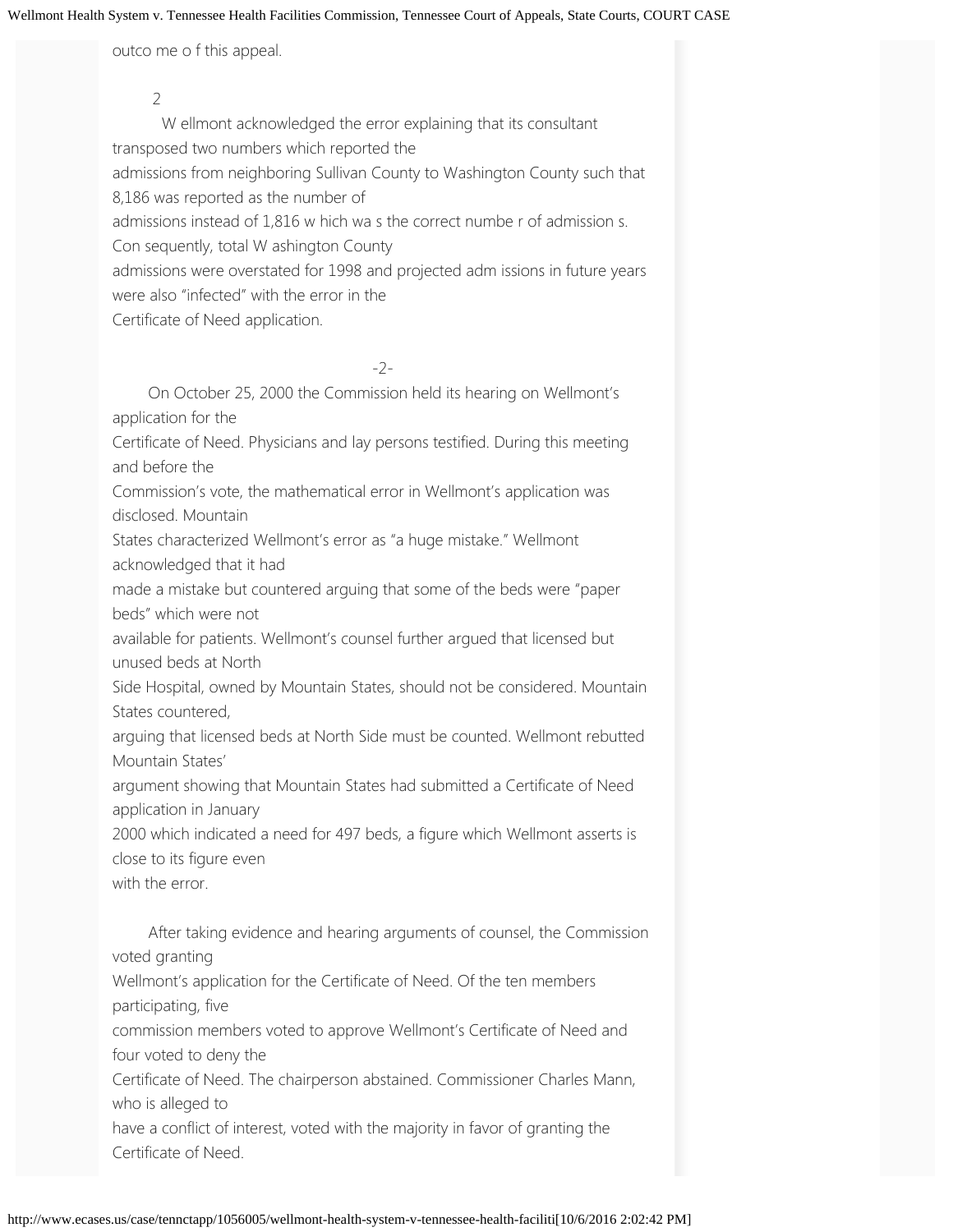On November 21, 2000 Mountain States initiated a contested case proceeding by its appeal pursuant to Tenn. Code Ann. § 68-11-109(a) charging that the information contained in Wellmont's application is "misleading, inaccurate and incomplete," that the new hospital is contrary to the "goals, objectives, criteria and standards" of the State Health Plan, and that Wellmont's new hospital is unnecessary, not feasible and "will not lead to the orderly development of health care." Absent from the petition, Wellmont asserts, is an allegation of a conflict of interest by Mann under Commission Rule 0720-1-.02, any procedural irregularity as to the proceedings before the Commission, or any error which formed the basis for the Commission to issue the Certificate of Need to Wellmont. On March 13, 2001, Mountain States filed a Motion for Stay in the

proceedings before the

Administrative Law Judge in which it alleged a conflict of interest by Mann under Rule 0720-1-.02.

Mountain States sought the stay so that it could conduct discovery as to whether Mann had a conflict

of interest that would have precluded him from participating in the proceedings and vote before the

Commission. On April 24, 2001, Administrative Law Judge Ralph Christian denied the Motion for

Stay on the basis that his review of the matter was de novo pursuant to Tenn. Code Ann. § 68-11-

#### [109.3](http://www.ecases.us/citeit/statutes/109.3)

#### 3

 Following the adverse ruling by Administrative Law Judge Ralph Christian denying the Motion for Stay on the basis his review was de novo pursuant to T enn. C ode Ann. § 68-1 1-10 9, M ountain States petitioned the Davidson County Chancery Court to review the Administrative Judge's refusal of the stay of proceedings under the UAP A and the Administrative Law Judge's refusal to decide w hether the Co mmission had lawfully acted to approve W ellmont's Certificate of Need application. Alternatively, Mountain States also requested a writ of certiorari and a ruling that the Certificate of Need was null and void because of Mann's participation in the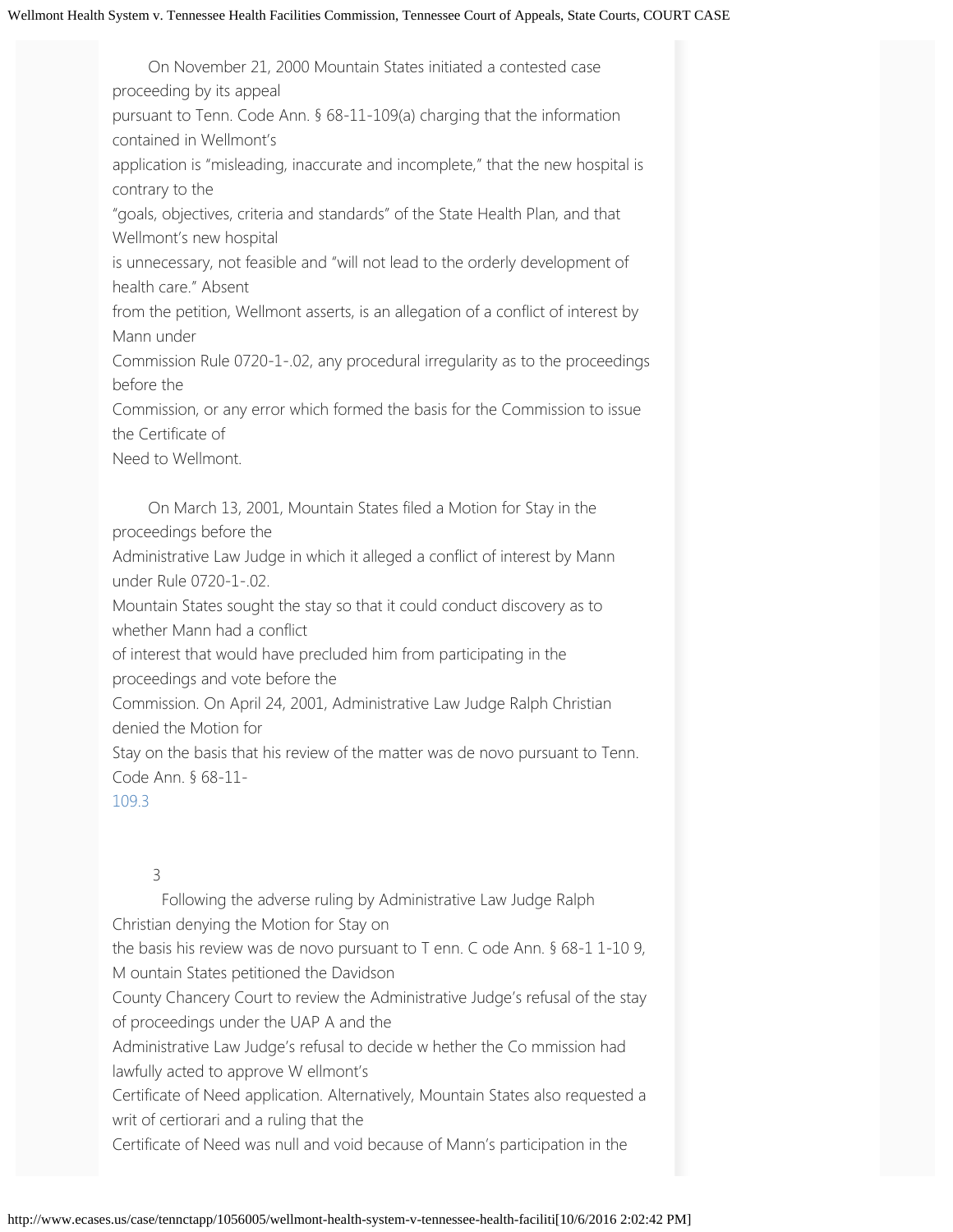proceeding. Further, Mountain States sought a writ of supersedeas under Tenn. Code Ann. § 27-9-106 to stay further proceedings by the THFC until the

(continued...)

-3-

 Mountain States also filed a motion for summary judgment requesting that the Certificate of

Need issued to Wellmont be vacated because the application contained information that was false,

misleading and erroneous and the Certificate of Need was null and void because of Commissioner

Mann's participation in the proceedings despite his conflict of interest. Mountain States argued that

Commissioner Mann's conflict of interest was critical to the outcome of the hearing for he

participated in the discussion, he made the motion to approve Wellmont's Certificate of Need and

he cast what became the deciding vote to approve the Certificate of Need.

 Mountain States presented evidence which established that Commissioner Mann is the

principal owner, officer and director of Specialty Surgical Instruments (SSI) and that SSI sells

surgical instruments to hospitals and other health care providers in Tennessee. More specific to this

case, Mountain States presented evidence that SSI sold approximately \$465,000 to Wellmont from

fiscal year 1997 through June 6, 2001, and alleged that Mann would likely sell even more equipment

to Wellmont if another hospital were opened. Mountain States also introduced evidence showing

that SSI sold \$158,000 to Mountain States in the year 2000, bringing the total sales by SSI to more

than one-half million dollars for the period.

 The Administrative Law Judge granted Mountain States' motion for summary judgment on

both grounds and vacated the Certificate of Need that had been granted to Wellmont. Though she

found that both grounds were valid to support a grant of summary judgment, Judge Morgan held that

the conflict of interest issue is "entirely dispositive of the issue of whether summary judgment should

be granted."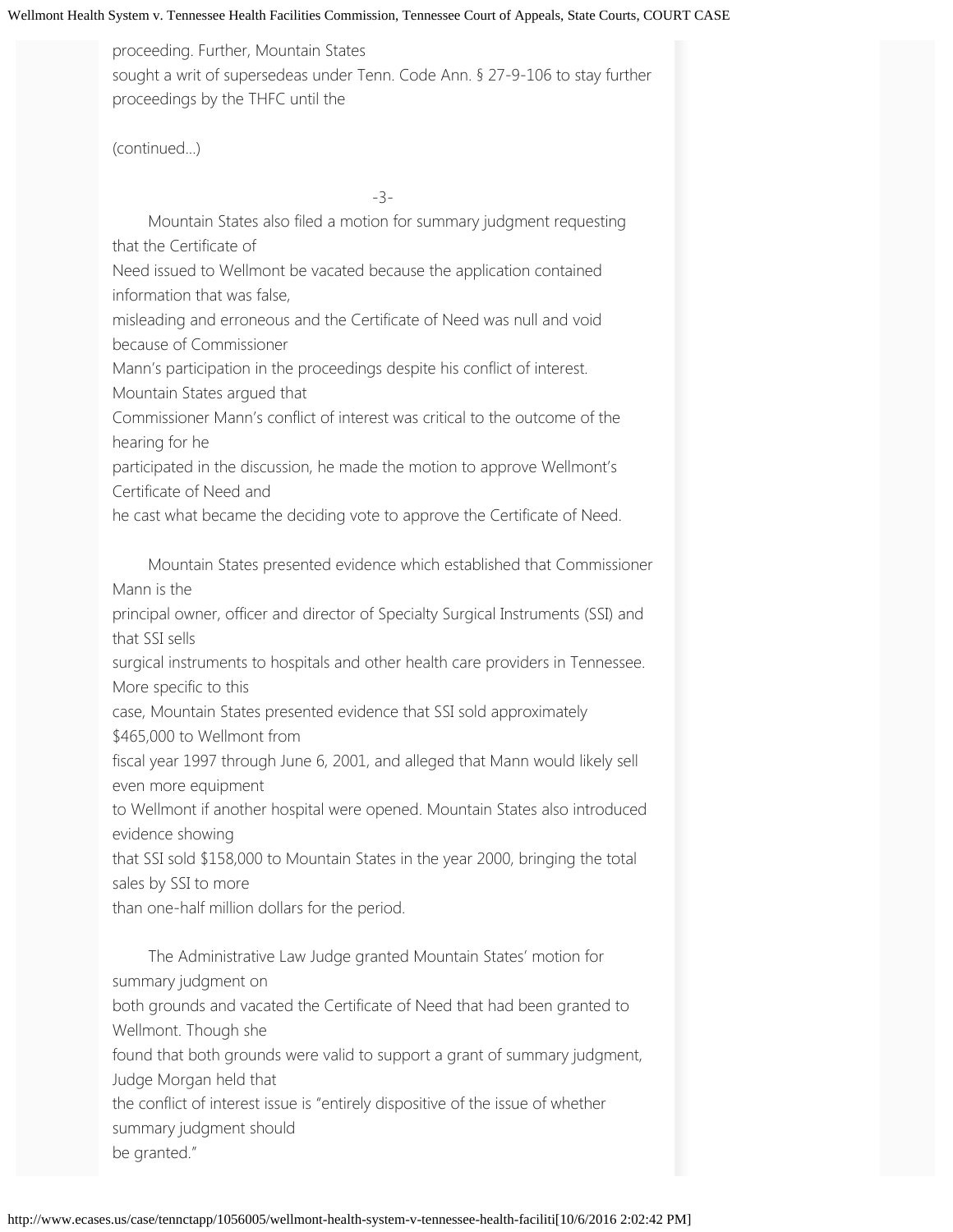Wellmont filed a petition in the Davidson County Chancery Court seeking judicial review

of the Administrative Law Judge's ruling asserting that the Administrative Law Judge erred in

finding that Mann had an improper conflict of interest, that Mountain States waived the right to

assert the conflict of interest, and that the Administrative Law Judge erred in finding that the

Commission based its vote on false, inaccurate and misleading information in Wellmont's

application. The Chancellor affirmed the Administrative Law Judge's ruling, finding that Mann had

a conflict of interest and was under an affirmative duty to disclose the conflict and recuse himself

from the proceedings resulting in the vote being void ab initio. The Chancellor also vacated that

portion of the prior ruling in which the Chancellor had held that Mountain States had waived the

## 3

## (...continued)

Chancery C ourt co uld rev iew the m atter which was opp osed by the C omm ission and W ellmont.

 On June 11, 2001 , the Chancery Court denied the motion for a stay on grounds that the Chancery Court did not have subject matter jurisdiction and that even if the court did have jurisdiction, Mountain States had "waived its right to challenge participation by Commissioner Mann in the proceeding of October 25, 2000, by its failure to raise that issue at an appropriate time." Mo unta in Sta tes Health Allian ce v. Tenn essee Health Facilities Co mm ission, et al. No. 01-1475- III(II) (Davidson County Chancery Co urt June 5, 2001). Mountain States appealed the Chancellor's ruling to this Court, but while the appeal was pending the Administrative Law Judge granted summary judgment in favor of Mountain States and this Court dismissed the appeal as moot because of the Administrative Law Judge's ruling.

-4-

conflict of interest by not raising it in earlier administrative proceedings. The Chancellor also

affirmed the Administrative Law Judge's ruling that the Certificate of Need was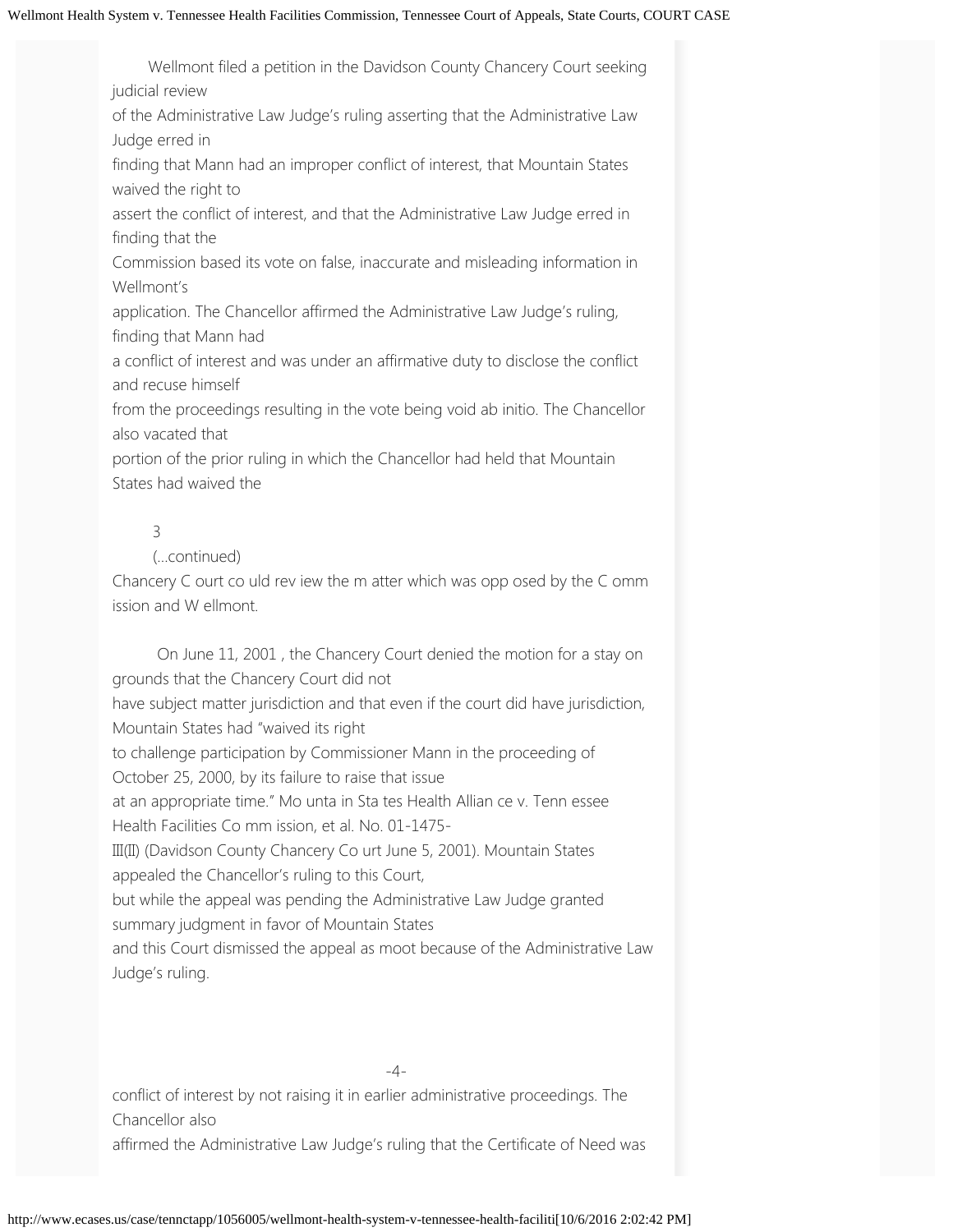## based on "false,

incorrect, or misleading" information and should be vacated.

Standard of Review

 Under the Tennessee Uniform Administrative Procedures Act (UAPA), the reviewing court

may reverse or modify the decision if the rights of the petitioner have been prejudiced because the

administrative findings, inferences, conclusions or decisions are:

(1) In violation of constitutional or statutory provisions;

(2) In excess of statutory authority of the agency;

(3) Made upon unlawful procedure;

 (4) Arbitrary or capricious or characterized by abuse of discretion or clearly

unwarranted exercise of discretion; or

 (5) Unsupported by evidence which is both substantial and material in the light

of the entire record.

 In determining the substantiality of evidence, the court shall take into account

 whatever in the record fairly detracts from its weight, but the court shall not

 substitute its judgment for that of the agency as to the weight of the evidence on

questions of fact.

Tenn. Code Ann. § 4-5-322(h).

 Judicial review of an agency's action follows the narrow, statutorily defined standard

contained in Tenn. Code Ann. 4-5-322(h) rather than the broad standard of review used in other

civil appeals. Wayne County v. Tennessee Solid Waste Disposal Control Bd., [756](http://www.ecases.us/tennctapp/a41v/wayne-cty-v-solid-waste-dis-cont-bd/) [S.W.2d](http://www.ecases.us/tennctapp/a41v/wayne-cty-v-solid-waste-dis-cont-bd/) [274](http://www.ecases.us/tennctapp/a41v/wayne-cty-v-solid-waste-dis-cont-bd/)

## , 279

-280 (Tenn. Ct. App. 1988) (citing CF Indus. v. Tennessee Pub. Serv. Comm'n, [599](http://www.ecases.us/tenn/9mWH/cf-industries-v-tenn-pub-serv-comm/) [S.W.2d](http://www.ecases.us/tenn/9mWH/cf-industries-v-tenn-pub-serv-comm/) [536](http://www.ecases.us/tenn/9mWH/cf-industries-v-tenn-pub-serv-comm/)

## , 540

(Tenn. 1980)); Metropolitan Gov't of Nashville v. Shacklett,

[554](http://www.ecases.us/tenn/8Bqs/metro-govt-of-nashville-etc-v-shacklett/) [S.W.2d](http://www.ecases.us/tenn/8Bqs/metro-govt-of-nashville-etc-v-shacklett/) [601](http://www.ecases.us/tenn/8Bqs/metro-govt-of-nashville-etc-v-shacklett/)

, 604 (Tenn. 1977); DePriest v. Puett, [669](http://www.ecases.us/669S.W.2d669) [S.W.2d](http://www.ecases.us/669S.W.2d669) [669](http://www.ecases.us/669S.W.2d669)

, 673 (Tenn. Ct. App. 1985), cert. denied,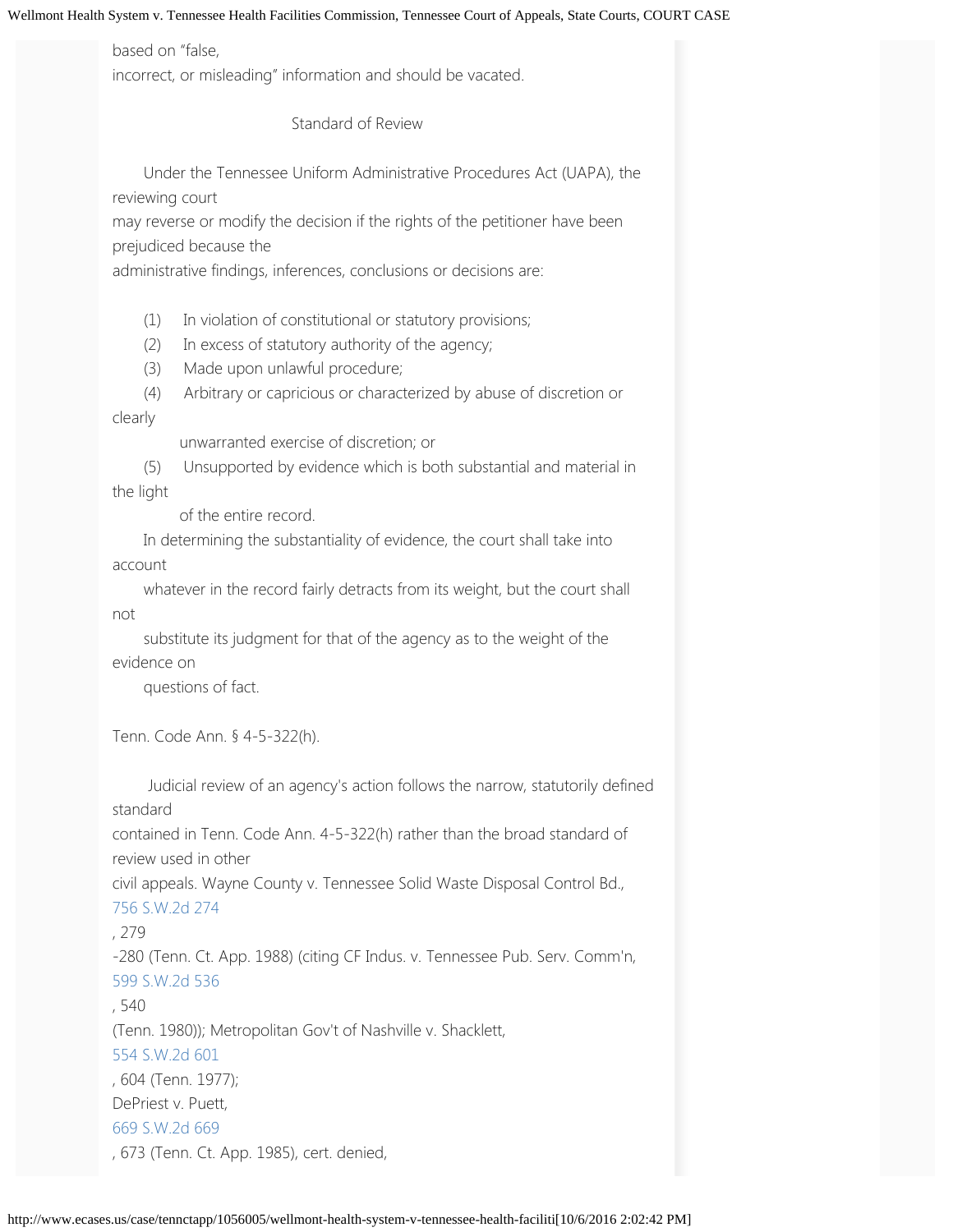[469](http://www.ecases.us/469U.S.1034) [U.S.](http://www.ecases.us/469U.S.1034) [1034](http://www.ecases.us/469U.S.1034) , [105](http://www.ecases.us/105S.Ct.505) [S.Ct. 505,](http://www.ecases.us/105S.Ct.505) [83 L.Ed. 2d 397](http://www.ecases.us/83L.Ed.2d397) reh. denied, [469](http://www.ecases.us/469U.S.1181) [U.S.](http://www.ecases.us/469U.S.1181) [1181](http://www.ecases.us/469U.S.1181) , [105 S.Ct. 942,](http://www.ecases.us/105S.Ct.942) [83 L.Ed.2d 954 \(](http://www.ecases.us/83L.Ed.2d954)1985).

 The scope of review by this court is the same as the trial court; review the findings of fact

by an administrative agency upon the standard of substantial and material evidence. Gluck v. Civil

Serv. Comm'n, [15 S.W. 3d 486,](http://www.ecases.us/15S.W.3d486) 490 (Tenn. Ct. App. 1999) (citing De Priest v. Puett,

#### [669](http://www.ecases.us/669S.W.2d669) [S.W.2d](http://www.ecases.us/669S.W.2d669) [669](http://www.ecases.us/669S.W.2d669)

 (Tenn. Ct. App. 1984)). What amounts to "substantial and material" evidence under Tenn. Code

Ann. § 4-5-322(h) is understood to require "something less than a preponderance of the evidence,

(citations omitted) but more than a scintilla or glimmer." Gluck at 490 (citing Wayne County v.

Tennessee Solid Waste Disposal Control Bd., [756 S.W. 2d 274,](http://www.ecases.us/756S.W.2d274) 280 (Tenn. Ct. App. 1988)).

 While this court may consider evidence in the record that detracts from its weight, the court

is not allowed to substitute its judgment for that of the agency concerning the weight of the evidence.

Gluck at 490 (citing Tenn. Code Ann. § 4-5-322(h); Pace v. Garbage Disposal Dist., 390 S.W.2d

— <u>5</u>— — — — — — — — 5

461, 463 (Tenn. Ct. App. 1965). The evidence before the tribunal must be such relevant evidence

as a reasonable mind might accept as adequate to support a rational conclusion and such as to furnish

a reasonably sound basis for the action under consideration. Gluck at 490 (citing Pace at 463).

 Conclusions of law are subject to de novo review on appeal without any presumption of correctness. Niziol v. Lockheed Martin Energy Sys., Inc., [8](http://www.ecases.us/tenn/awRZ/niziol-v-lockheed-martin-energy-systems/) [S.W.3d](http://www.ecases.us/tenn/awRZ/niziol-v-lockheed-martin-energy-systems/) [622](http://www.ecases.us/tenn/awRZ/niziol-v-lockheed-martin-energy-systems/) , 624 (Tenn.1999); Nutt v. Champion Int'l Corp., [980](http://www.ecases.us/tenn/6rkw/nutt-v-champion-intern-corp/) [S.W.2d](http://www.ecases.us/tenn/6rkw/nutt-v-champion-intern-corp/) [365](http://www.ecases.us/tenn/6rkw/nutt-v-champion-intern-corp/) , 367 (Tenn.1998). Issues of statutory construction are solely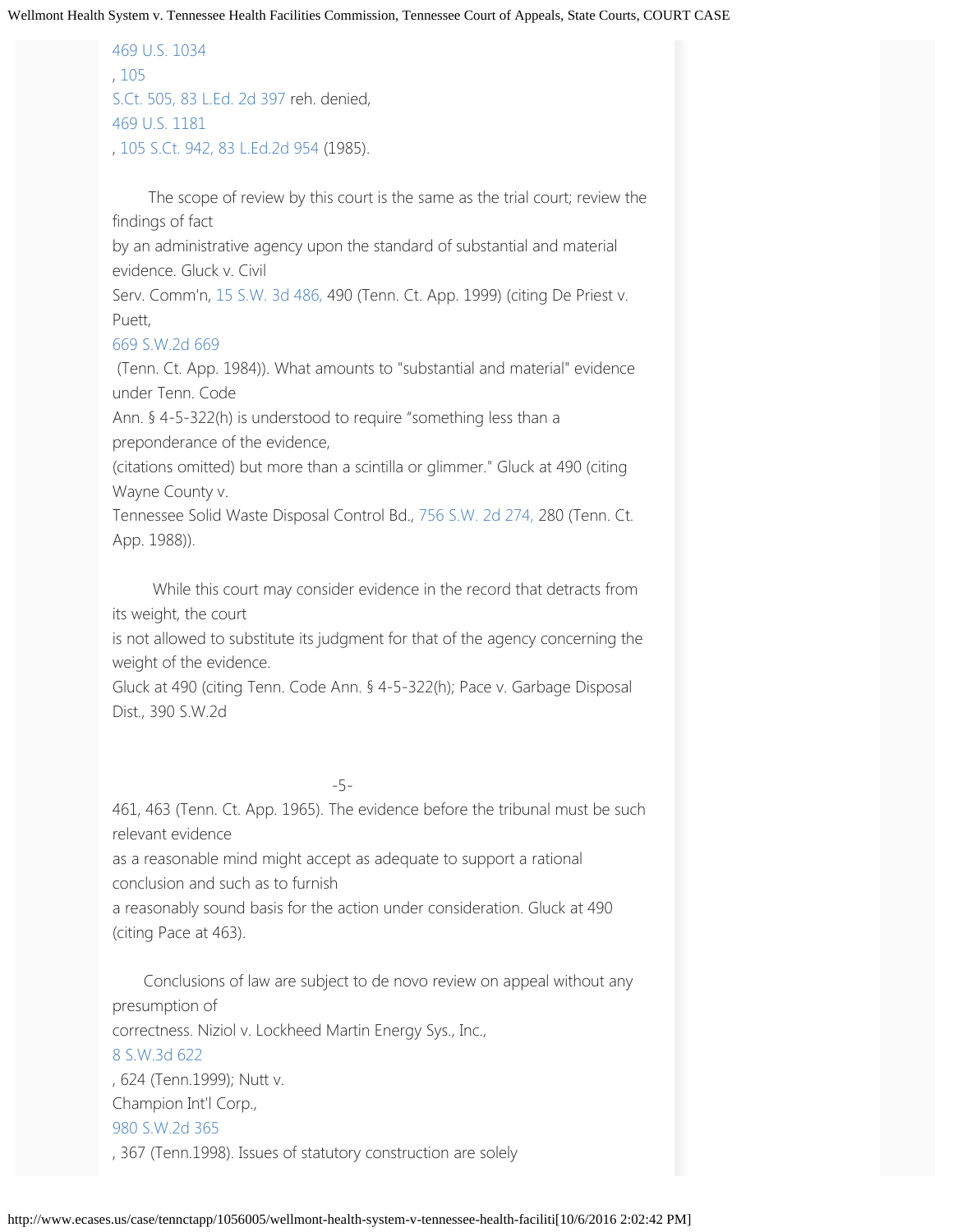questions of law. Bryant v. Genco Stamping & Mfg. Co., [33](http://www.ecases.us/tenn/6rfU/bryant-v-genco-stamping-mfg-co-inc/) [S.W.3d](http://www.ecases.us/tenn/6rfU/bryant-v-genco-stamping-mfg-co-inc/) [761](http://www.ecases.us/tenn/6rfU/bryant-v-genco-stamping-mfg-co-inc/) , 765 (Tenn. 2000); Hardin v. Royal & Sunalliance Ins., [104](http://www.ecases.us/tenn/6rch/hardin-v-royal-sunalliance-ins/) [S.W.3d](http://www.ecases.us/tenn/6rch/hardin-v-royal-sunalliance-ins/) [501](http://www.ecases.us/tenn/6rch/hardin-v-royal-sunalliance-ins/) , 503 (Tenn. 2003).

#### Analysis

 Wellmont asserts that Mountain States' failure to raise the issue of whether Commissioner

Mann had a conflict of interest constitutes a waiver of the right to raise the conflict on appeal.

Raising the conflict at this late date is described by Wellmont as an "ace in the hole strategy"– that

is, a conflict ignored by Mountain States when Mountain States thought Commissioner Mann may

vote against Wellmont's Certificate of Need application, but raised once the vote did not go in

Mountain States' favor.

 Conversely, Mountain States argues that under the Commission's Rule 0720-1-.02(1), a party's waiver of the conflict of interest is immaterial because the Commission member has an affirmative duty to disclose the conflict and to recuse himself/herself. Further, Mountain States argues that the administrative agency's position on this rule is, in essence, one of zero tolerance and that "courts must give great deference and weight to an agency's interpretation of its own rules"

quoting Quaker Oats Co. v. Jackson, [745 S.W. 2d 269,](http://www.ecases.us/745S.W.2d269) 272 (Tenn. 1988); Profill Dev., Inc. v. Dills,

[960 S.W. 2d 17,](http://www.ecases.us/960S.W.2d17) 27 (Tenn. Ct. App. 1997).

 This issue was addressed recently in Methodist Healthcare-Jackson Hospital v. Jackson-Madison County General Hospital District, et al., No. M2002-01655-COA-R3- CV,

## [2003](http://www.ecases.us/2003WL21202577) [WL](http://www.ecases.us/2003WL21202577) [21202577](http://www.ecases.us/2003WL21202577)

 (Tenn. Ct. App. May 22, 2003) (Application for Permission to Appeal Denied by Supreme

Court, Oct. 27, 2003).4 Methodist Healthcare also involved a similar alleged conflict of

Commissioner Charles Mann. The rule at issue, Commission Rule 0720-1-.02(1), provides: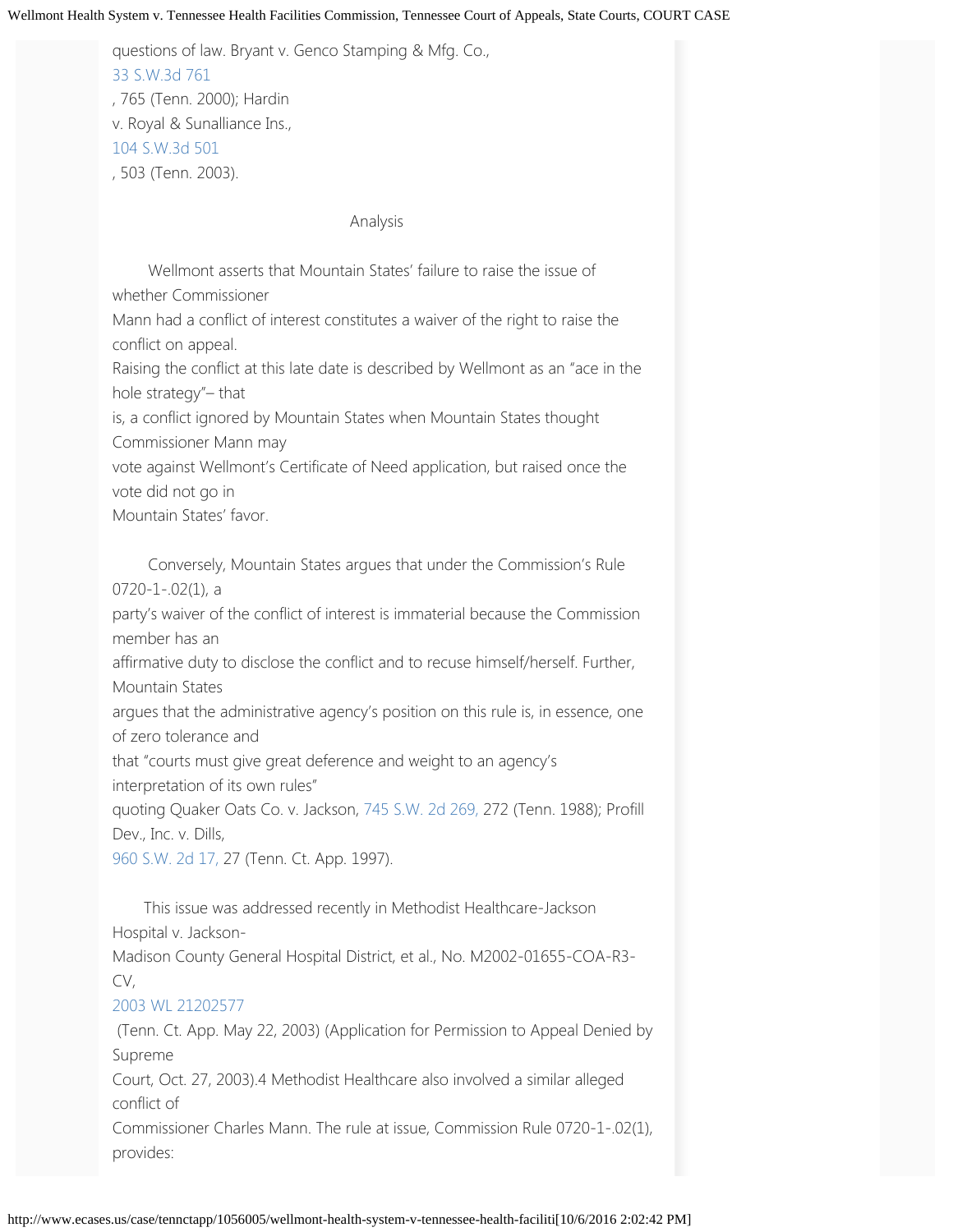#### CONFLICTS OF INTEREST

 (1) Members. If any matter before the Commission involves any project,

 transaction, or relationship in which a member or their associated institution

 or business has a direct or a conflicting interest, the member shall make known

#### 4

 This case was initially captioned M ethodist Healthcare-Jackson Hospital v. Jackson -Madison County General Hospital District. The nam e of the plaintiff has been changed to Jackson T ennessee H ospital Co., LLC. because Methodist Healthcare-Jackson Hospital was acquired by Jackson Tennessee Hospital Co., LLC . We will refer to this case by its original caption for the prior opinion is filed under the original caption.

-6-

 to the Commission that interest and recuse himself/herself from the deliberation and vote, and join the general public during the proceedings.

(emphasis added)

In its application of Commission Rule 0720-1-.02(1), the Methodist Healthcare court stated:

 To reiterate, Commission Rule 0720-1-.02(1) provides that a Commission

 member with a defined conflict of interest "shall make known to the Commission that

 interest and recuse himself/herself from the deliberation and vote, and join the general

 public during the proceedings." (emphasis added). By the plain and mandatory

 language of Commission Rule 0720-1-.02(1), it is evident that Commissioner Mann

 had an affirmative duty to inform the Commission of his conflict of interest and recuse

himself from the deliberation and vote on Methodist's application.

Id. at \*13.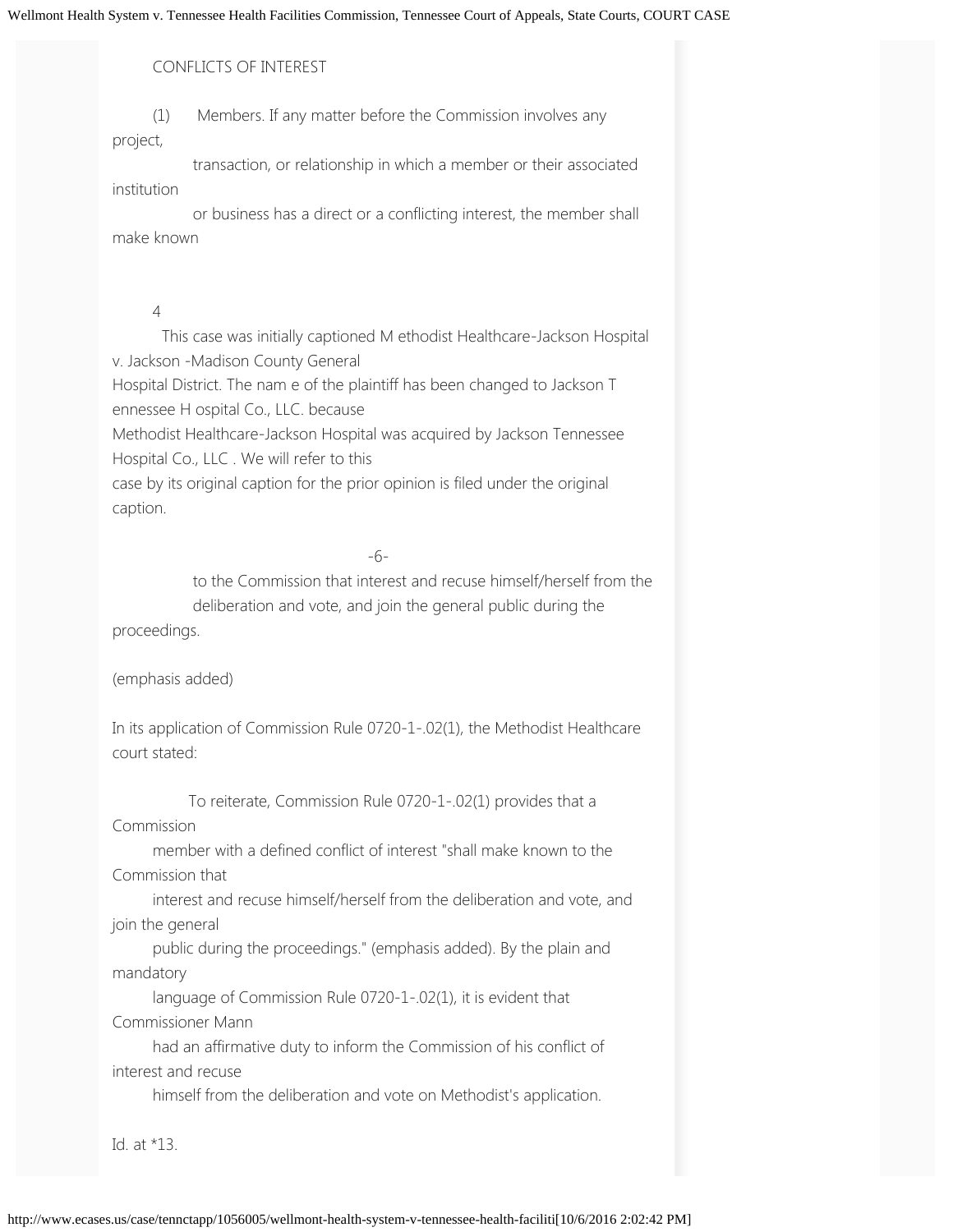Applying Commission Rule 0720-1-.02(1), the Methodist Healthcare court found that

Commissioner Mann "had an affirmative duty to inform the Commission of his conflict of interest

and thereby recuse himself from the vote and proceedings" and that "Jackson-Madison's failure to

petition the Commission for recusal did not constitute a waiver."5 Id. at \*14. Ironically, the court's

## 5

 Unlike the argument in this case, Methodist Healthcare-Jackson Hospital had argued that Tenn. Cod e. Ann. § 4-5-302 (the UAPA), not Commission Rule 0720-1-.02(1), controlled the determination of whether Charles Mann had an affirmative duty to raise the conflict and recuse himself or whether the hospital which opposed the issuance of the Certificate of Need was req uired to raise the con flict. While acknowledging that the statute and the Co mmission R ule both provided a means for disqualifying a Commission member, the Court found that the two were not inconsistent and that the Commission Rule was controlling under the circumstances of that case which, as stated above, are very similar to the facts in this case. The Court's analysis in Methodist of the contrast between the statute and Comm ission Rule and its application is helpful here:

 T.C.A. § 4-5-30 2 pr ovid es only that an aggrieved party "may" petition for disqualification of a

 Commission member upon know ledge of the existing or alleged conflict. U nlike Comm ission R ule

 0720-1-.02(1), T.C .A. § 4 -5-30 2 do es not mand ate action on beha lf of the aggrieved party through

 inclusion of the term "shall." Commission Rule 0720-1-.02(1) does not conflict with this statute, but

 rather simply goes one step further in placing the affirmative burden on the Commission member

 possessing the alleged or potential conflict of interest to reveal said conflict to the administrative

 agency and to recuse himself from the vote and proceedings. We find no conflict with T.C .A. §

 4-5-302, as this statute mandates disqualification of any Commission member with a conflict of

 interest similar in m agnitud e to the conflict inv olved in this case. Both the statute and the rule require

disqualification based on conflict of interest, Commission Rule 0720-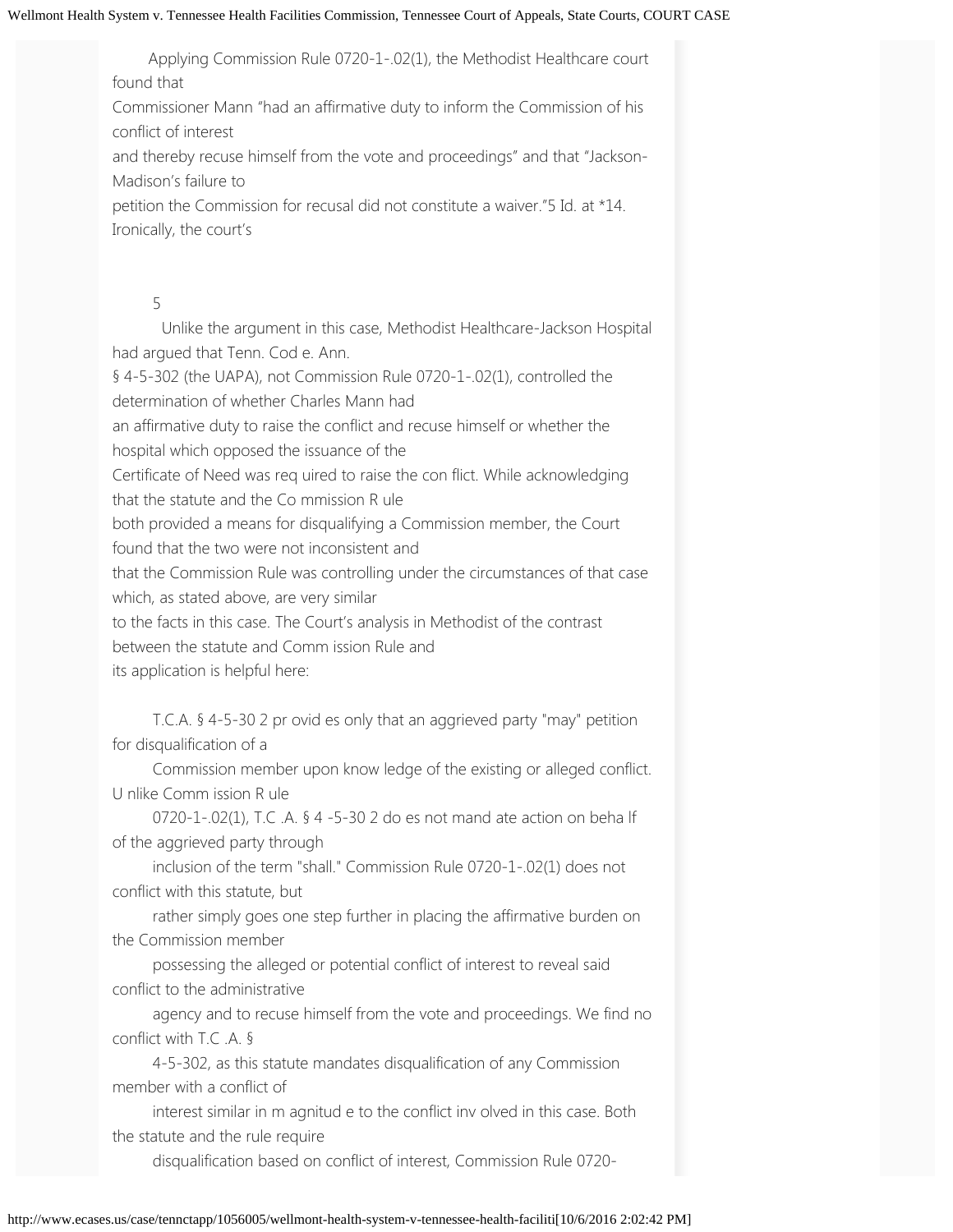1-.02(1) simply places the

mandatory duty of disclosure and recusal on the Commission member--

the party best suited to realize whether such co nflict exists.

Methodist Healthcare-Jackson Hospital v. Jackson-M adiso n Coun ty Ge nera l Hospital D istrict, et al., No. M2002- 01655-COA-R3-CV, [2003](http://www.ecases.us/2003WL21202577) [WL](http://www.ecases.us/2003WL21202577) [21202577](http://www.ecases.us/2003WL21202577)

(Tenn. Ct. App. May 22, 2003) at \*13 .

-7-

conclusion was supported by the Order of the Administrative Law Judge in this case.6 Pertinent

portions of the Order that supported the foregoing conclusion in Methodist Healthcare are as follows:

 Because a party that appears before the Commission may not be aware of a

 Commissioner's conflict of interest at the time of a vote that impacts that party's

 rights or pecuniary interests, this rule is self-executing in the contest [sic] of a conflict

 of interest, placing upon each Commissioner an affirmative duty, regardless of

 whether any party to the proceeding requests it, to disclose at the beginning of the

 hearing a direct interest or conflict of interest7 in the matter, and recuse himself/herself

 from further involvement in the Commission's hearing on the matter, the Commission's deliberation on the CON and the Commission's vote on

the CON.

 Because recusal in the context of a conflict of interest is an affirmative duty of the

 Commission member himself/herself, and because all Commissioners who serve on

 the Tennessee Health Facilities Commission serve to advance the public policy clearly

 stated in T.C.A. § 68-11-103, the failure of any party to the proceeding to "object" to

 a Commissioner's participation in the vote, prior to the vote, is immaterial. There can

 be no "waiver" of the public's interest in having all votes of the Commission take

place without any member participating who has a conflict of interest in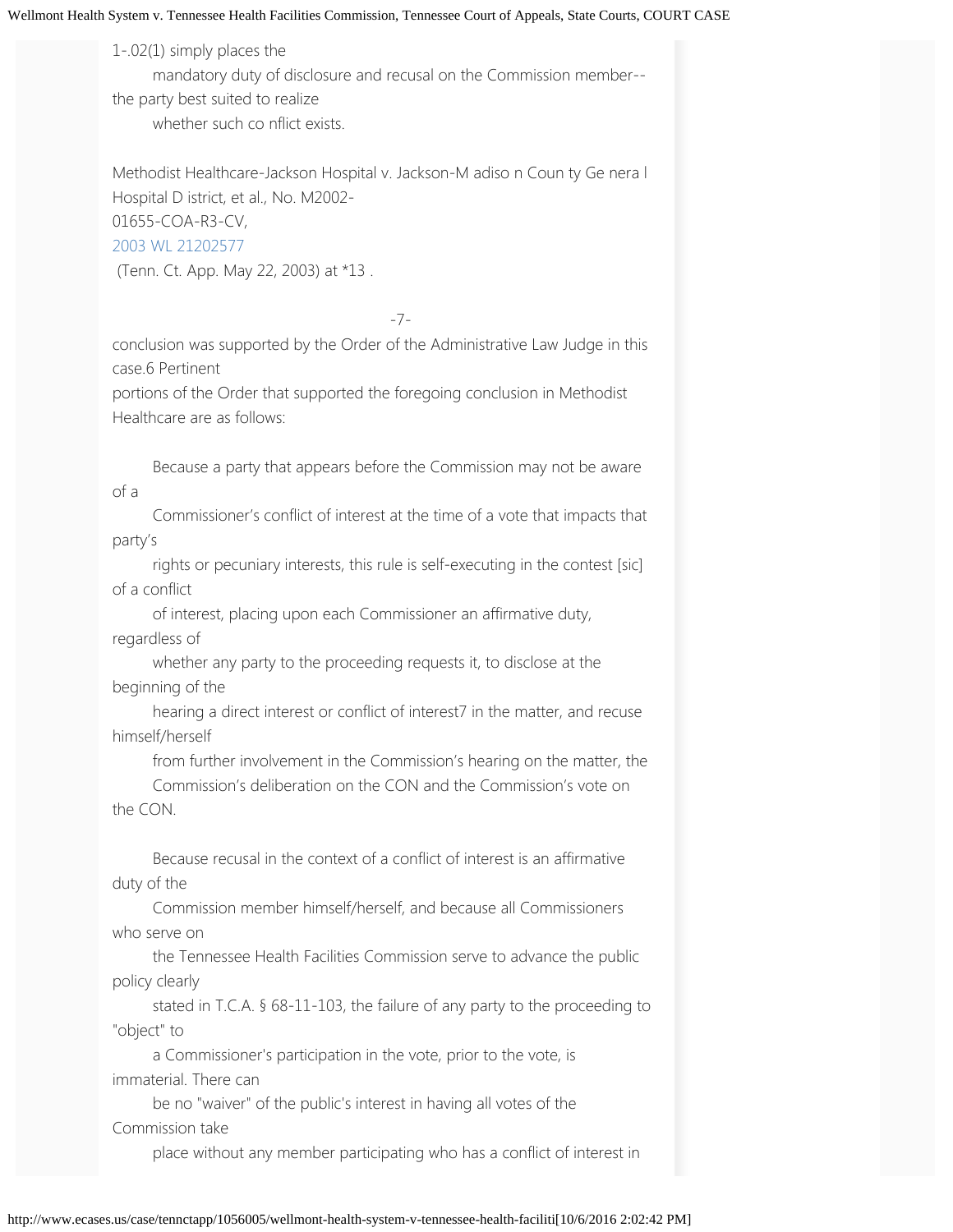the outcome of the vote.

Id. at \*14. (emphasis added)

 Based on Commission Rule 0720-1-.02(1) and the conclusion reached in Methodist

Healthcare, we too hold that there can be no "waiver" of the public's interest concerning this issue;

therefore, Mountain States' failure to petition the Commission for recusal did not constitute a waiver

of the conflict of interest at issue.

 The next issue raised by Wellmont reads, "Did the Chancellor err in affirming the Administrative Law Judge when Mountain States failed to show the existence of any conflict of interest on the part of any THFC Commissioner?"

 The Administrative Law Judge found that Commissioner Mann had a conflict of interest. Our review of that determination is narrower than in other civil appeals. When reviewing an agency's factual determinations, unlike other civil appeals, courts should be less confident that their judgment

is preferable to that of the agency. Wayne County v. Tennessee Solid Waste Disposal Control Bd.

## [756](http://www.ecases.us/tennctapp/a41v/wayne-cty-v-solid-waste-dis-cont-bd/) [S.W.2d](http://www.ecases.us/tennctapp/a41v/wayne-cty-v-solid-waste-dis-cont-bd/) [274](http://www.ecases.us/tennctapp/a41v/wayne-cty-v-solid-waste-dis-cont-bd/)

, 279-280 (Tenn. Ct. App. 1988), see also 2 C. Koch, Administrative Law and Practice

## 6

 The Methodist Healthcare court quoted at len gth from the Order rendered by Administrative Law Judg e Blair Scoville Mo rgan in this case. Relevant portions of that Order, as quoted in Methodist Healthcare, are set forth in this opinion.

## 7

 The Order is slightly misquoted in the op inion, it sho uld rea d: "direct interest o r a conflicting intere st"

-8-

§ [9.4 \(](http://www.ecases.us/citeit/statutes/9.4)1985). Courts do not review the fact issues de novo and, therefore, do not substitute their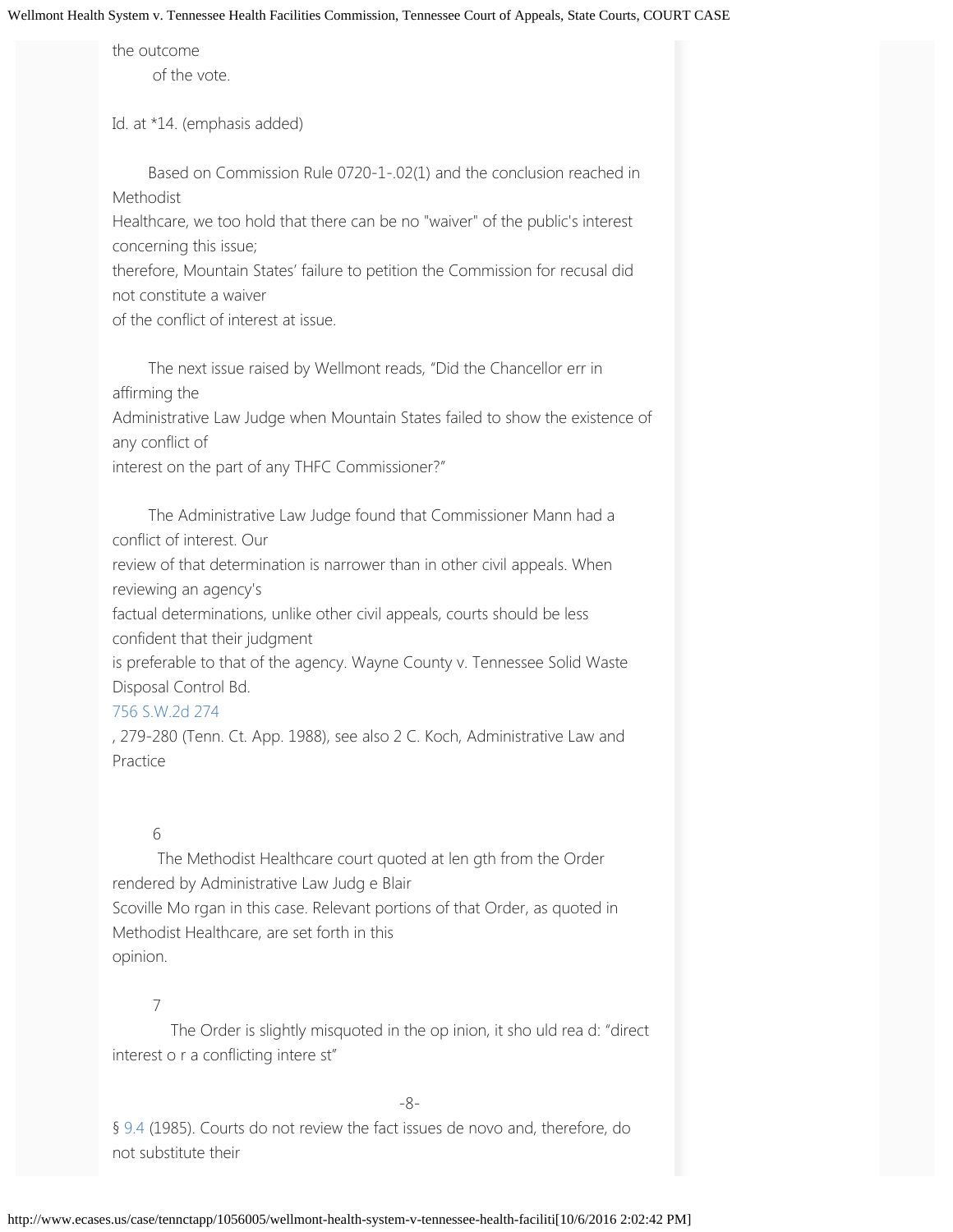judgment for that of the agency as to the weight of the evidence, Humana of Tennessee v. Tennessee Health Facilities Comm'n, [551](http://www.ecases.us/tenn/a9F4/humana-of-tenn-v-tenn-health-facilities-comm/) [S.W.2d](http://www.ecases.us/tenn/a9F4/humana-of-tenn-v-tenn-health-facilities-comm/) [664](http://www.ecases.us/tenn/a9F4/humana-of-tenn-v-tenn-health-facilities-comm/) , 667 (Tenn.1977); Grubb v. Tennessee Civil Serv. Comm'n, [731](http://www.ecases.us/731S.W.2d919) [S.W.2d](http://www.ecases.us/731S.W.2d919) [919](http://www.ecases.us/731S.W.2d919) , 922 (Tenn.Ct.App.1987), even when the evidence could support a different result. Hughes v. Board of Comm'rs, [204](http://www.ecases.us/204Tenn.298) [Tenn.](http://www.ecases.us/204Tenn.298) [298](http://www.ecases.us/204Tenn.298) , 305, [319](http://www.ecases.us/tenn/9PeT/hughes-v-board-of-comrs-of-city-of-chattanooga/) [S.W.2d](http://www.ecases.us/tenn/9PeT/hughes-v-board-of-comrs-of-city-of-chattanooga/) [481](http://www.ecases.us/tenn/9PeT/hughes-v-board-of-comrs-of-city-of-chattanooga/) , 484 (1958).

 Wellmont contends that the record does not establish that SSI and Commissioner Mann would enjoy an increase in its future sales to Wellmont if a new hospital was built. Wellmont argues that it was error for the Administrative Law Judge to infer that more sales would result and for the Chancellor to likewise support such an inference. Such a finding, Wellmont contends, is not

supported by the evidence, making summary judgment improper.

 Wellmont's argument misses the point. If a disqualifying conflict of interest exists, it is not

necessary to prove a future benefit to the commissioner. The presumption that such a conflict of

interest may influence a decision is the basis for rules requiring recusal when a commissioner has a

disqualifying conflict of interest.

 The record is clear that Commissioner Mann and/or SSI had a substantial relationship with

Wellmont during the four years leading up to the vote. Specifically, the record shows that SSI had

sales to Wellmont of approximately \$456,810 from 1997 through June of 2001. The appellate court

in Methodist Healthcare affirmed the Administrative Law Judge's finding that Mann had a

"disqualifying pecuniary conflict of interest" based on sales to Methodist of approximately \$405,093,

which occurred prior to the vote. Methodist at \* 12. The facts before us are not dissimilar to the

facts in Methodist Healthcare. Accordingly, we affirm the finding that Commissioner Mann had a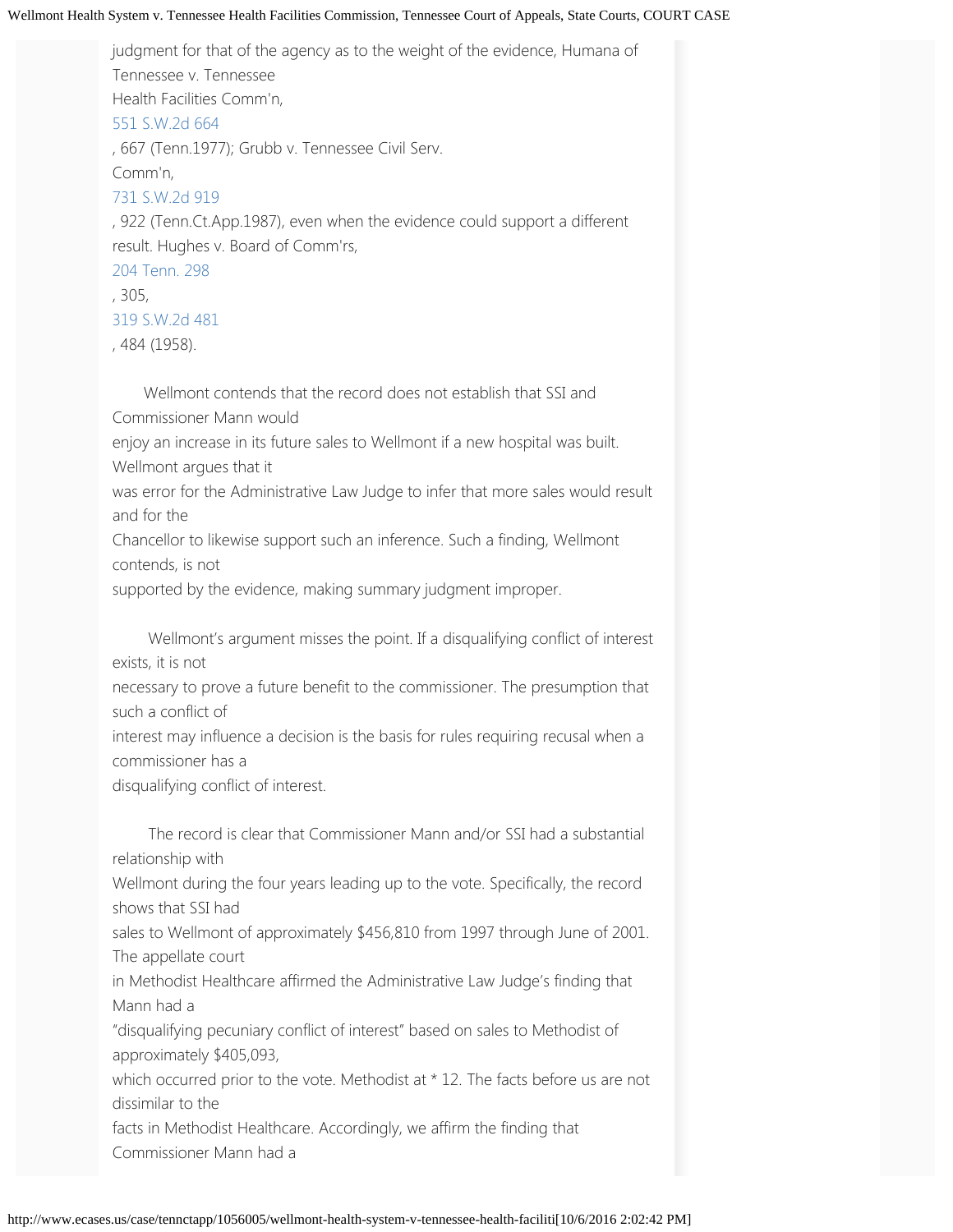conflict of interest that disqualified him from participating and voting on Wellmont's application for a Certificate of Need.

 As a consequence of the foregoing ruling, we must now determine whether the participation

of Commissioner Mann voids only Commissioner Mann's vote or the votes of all of the

commissioners and therefore the decision of the Commission. The conclusion of law set forth in the

Order of the Administrative Law Judge Granting Summary Judgment that is pertinent to this issue

reads:

 8. The parties to this case are in agreement that Commissioner Mann cast the tie-

 breaking vote that resulted in Wellmont's [sic] being granted the requested CON.

 Because Commissioner Mann failed in his affirmative duty to recuse himself from the

 vote because of his conflict of interest, and his vote broke the tie in the Commission's

 delibrations, [sic] resulting in the granting of the CON to Wellmont, the entire vote

 of the Commission is tainted and is void ab initio. Therefore, the CON granted to

 Wellmont by the Commission, as such was the result of a tainted vote in violation of

 the Commission's own conflict of interest rule, as well as the stated public policy of

the Act, should be vacated. (emphasis added)

## -9-

 The foregoing conclusion of law clearly states that the Administrative Law Judge held that

the Certificate of Need was vacated. What is not clear is why, whether it was vacated because "his

(Mann's) vote broke the tie" or because Commissioner Mann participated. In the Chancellor's

Memorandum and Order she stated that the conflict of interest issue "provided a reasonably sound

basis for the ALJ's holding that the Wellmont CON was void ab initio due to a conflict of interest."

Moreover, the Chancellor upheld the decision of the Administrative Law Judge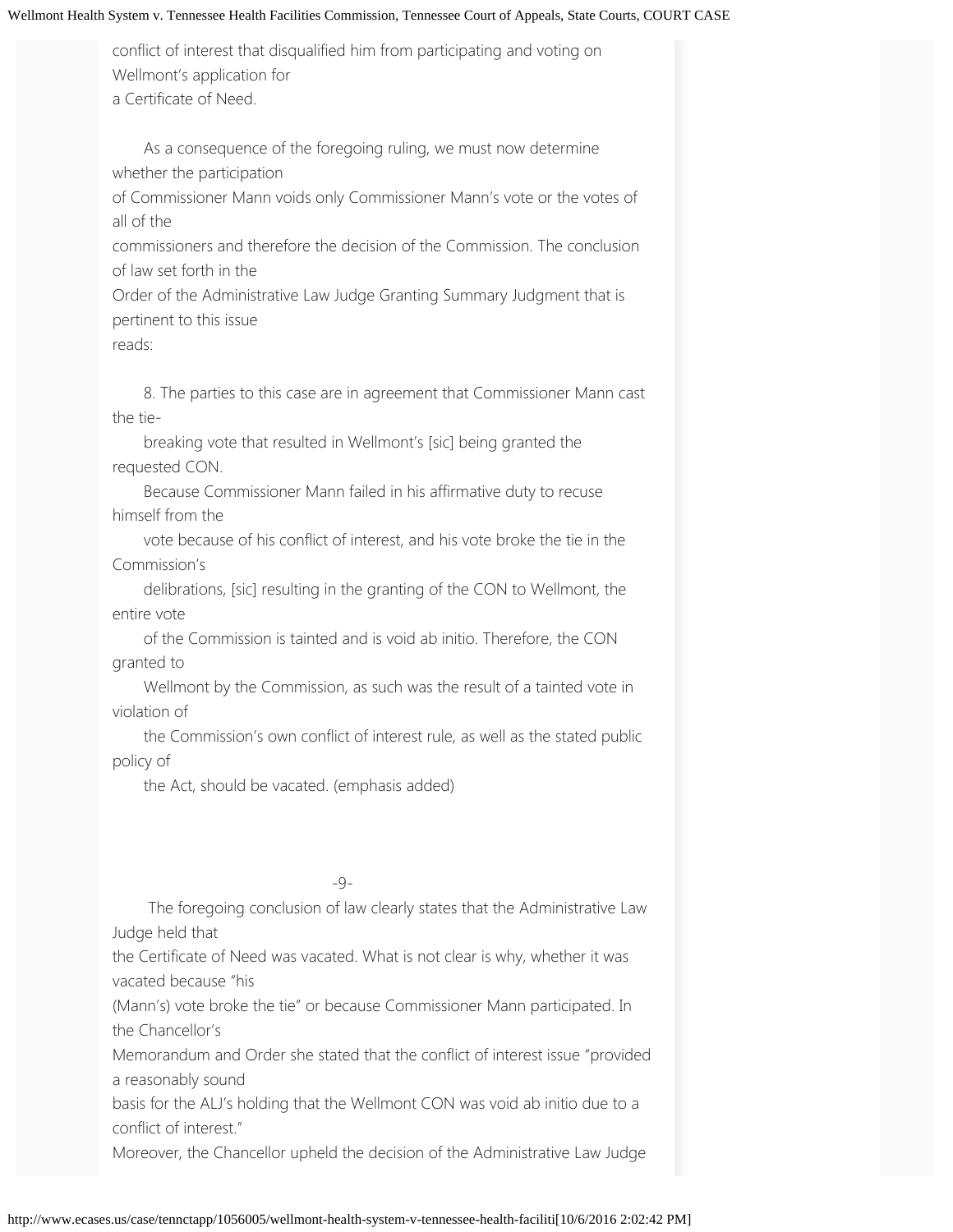that Commissioner Mann violated his duty to disclose his conflict of interest and recuse himself from deliberating and voting on Wellmont's application, and vacated the Wellmont Certificate of Need. However, the Chancellor did not state whether she affirmed and vacated the Certificate of Need because "his vote broke the tie" or because Commissioner Mann participated.

 Conclusions of law are subject to our de novo review on appeal without any presumption of

correctness. Niziol v. Lockheed Martin Energy Sys., Inc.,

## [8](http://www.ecases.us/tenn/awRZ/niziol-v-lockheed-martin-energy-systems/) [S.W.3d](http://www.ecases.us/tenn/awRZ/niziol-v-lockheed-martin-energy-systems/) [622](http://www.ecases.us/tenn/awRZ/niziol-v-lockheed-martin-energy-systems/)

, 624 (Tenn.1999); Nutt v.

Champion Int'l Corp.,

[980](http://www.ecases.us/tenn/6rkw/nutt-v-champion-intern-corp/) [S.W.2d](http://www.ecases.us/tenn/6rkw/nutt-v-champion-intern-corp/) [365](http://www.ecases.us/tenn/6rkw/nutt-v-champion-intern-corp/)

, 367 (Tenn.1998). Therefore, we review the Chancellor's

conclusion of law with no presumption of correctness or error. We begin our analysis of this issue

with the opinion in Methodist Healthcare in which this court held that "Mann's participation in the

initial September 1998 vote approving Methodist's CON application caused the vote [sic] be tainted

in violation of the Commission's own conflict of interest rule, and therefore declare[d] said vote void

ab initio." Id. at \*14. (emphasis added) It is unclear whether the phrase "said vote" as used in

Methodist Healthcare refers to only Commissioner Mann's vote or the vote of the commission. We

readily agree that Commissioner Mann's vote is void ab initio, but should the votes of the other

Commissioners be deemed void.

 Commissioner Mann indeed participated but did his participation, exclusive of his vote

"taint", or stated another way, affect the outcome of the decision in favor of Wellmont. Without

Mann's vote, Wellmont's application did not receive a majority vote of the members present and

voting. Therefore, pursuant to the statute then in effect, the application of Wellmont was

disapproved. Tenn. Code Ann. § 68-11-108(f).8 If Commissioner Mann's mere participation, in the

absence of proof that his participation affected the outcome of the proceedings, voids the vote of all

Commissioners, and thereby the decision of the Commission, we may be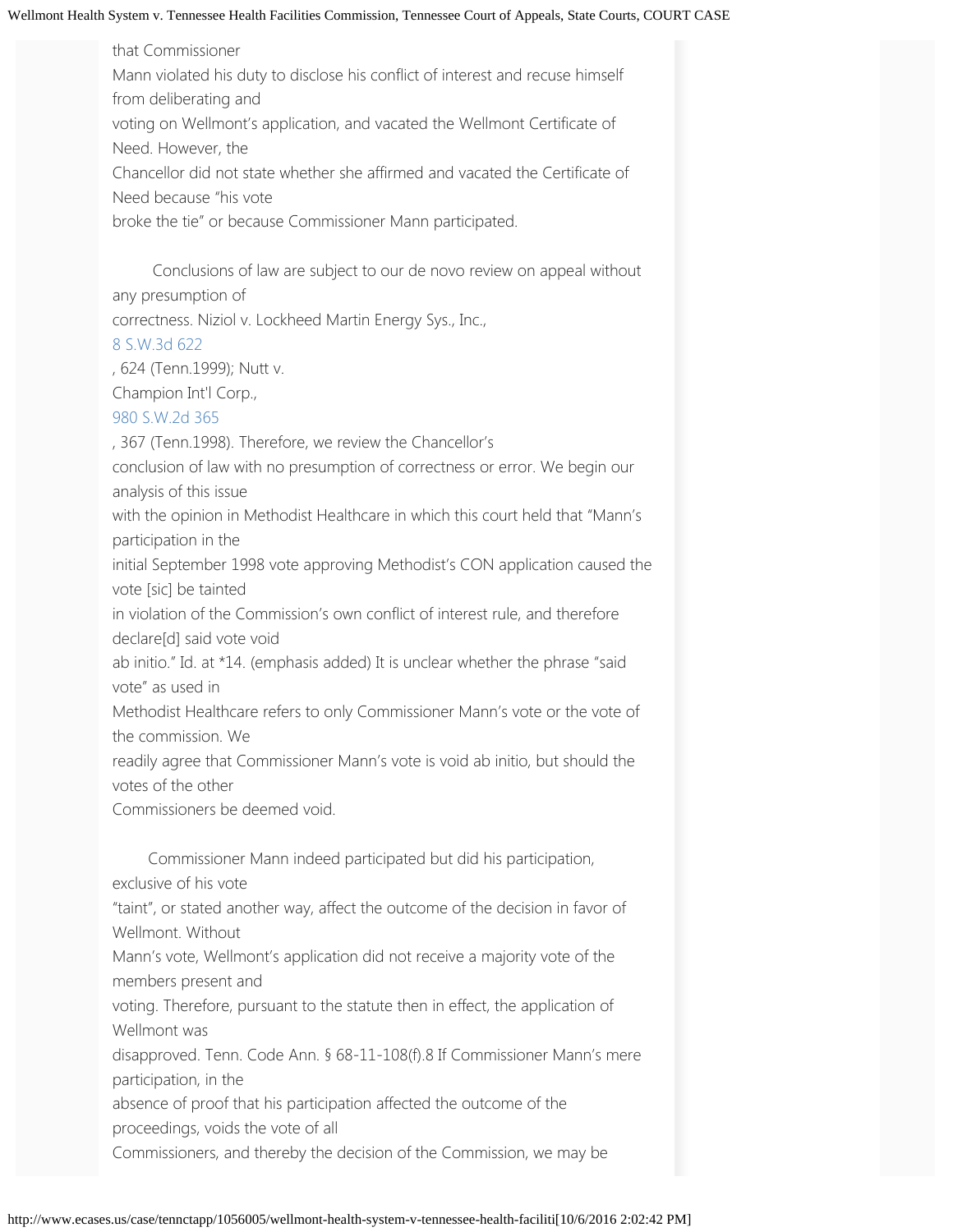required to not only vacate this decision, and remand it to the Commission for a new hearing, but other Commission decisions when a commissioner with a conflict participates. Such may be the case even if the vote were eight to one, with only the conflicted commissioner voting in opposition to the majority. We do not believe this is the intent of the Commission Rule. To the contrary, we are of the opinion that the "participation" contemplated in the Commission Rule requires an effect on the outcome of the Commission's decision. This conclusion is supported by the Commission Rule which does not require the Commissioner to vacate the hearing room, only to "join the general public during the proceedings." Commission Rule 0720-1-.02(1). Accordingly, we hold that in the absence of proof that the "participation" of the commissioner with the conflict, separate and apart from his/her vote, affected the outcome of the commission's decision, only the vote of the

commissioner with the

#### 8

 The statute was in effect when the Commission voted; however, it was repealed effective July 1, 2002.

#### -10-

conflict shall be void ab initio. Therefore, we hold that the vote of Commissioner Mann is void ab initio and that the votes of the other commissioners are valid.

 Having made that determination, we must now determine whether to remand this matter to the Commission for further proceedings or whether the decision of the commission concerning Wellmont's application for a Certificate of Need is final. The initial vote was five in favor of granting the Certificate of Need and four in opposition. Having found that Commissioner Mann's vote is void ab initio, the vote is four to four which constitutes a tie vote. For an application to be approved it must receive a majority of those commissioners present and voting. A tie vote is considered a denial

of the application.9 Accordingly, the decision of the Commission constituted a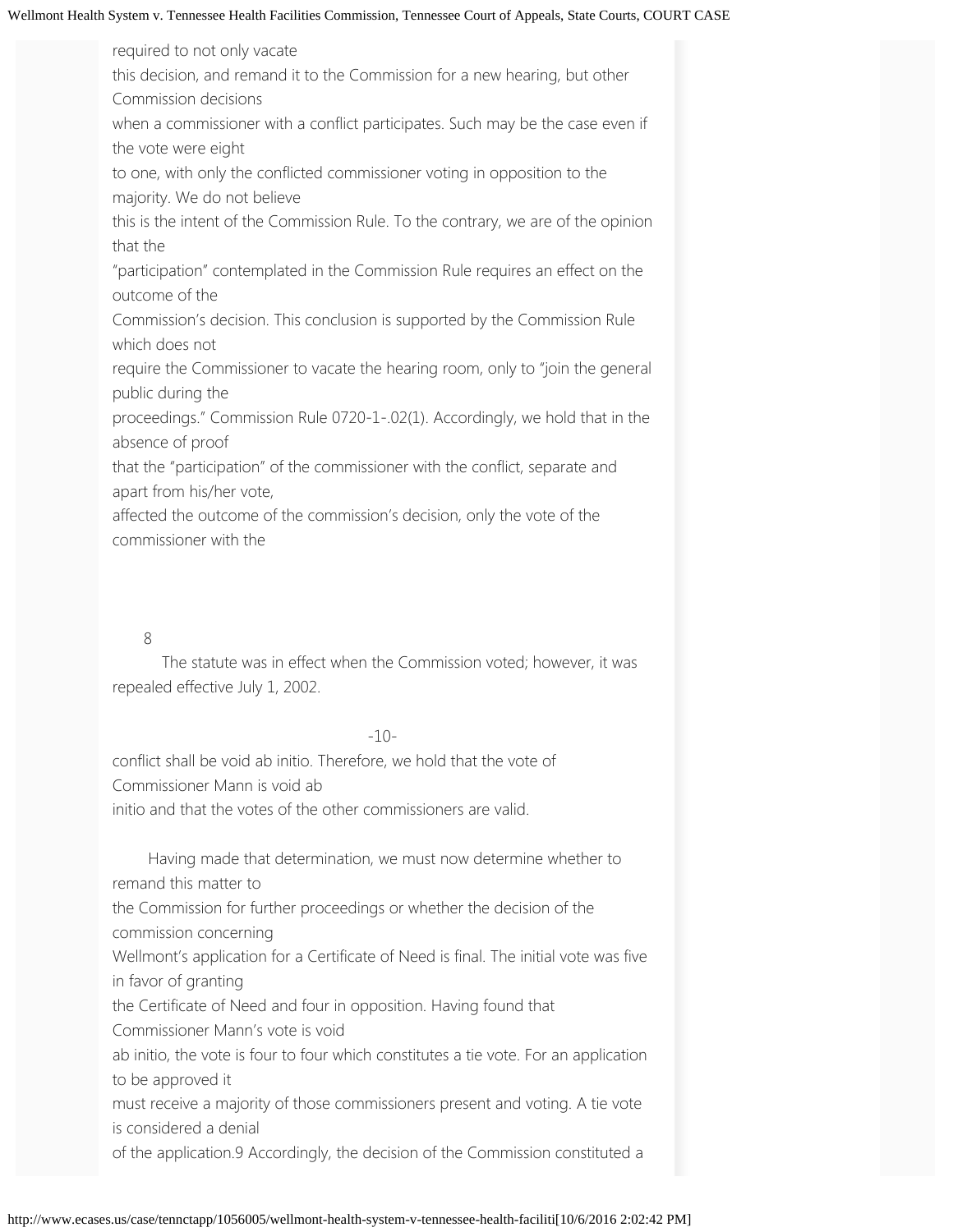denial of Wellmont's application for a Certificate of Need. Tenn. Code Ann. § 68-11-108(e) provides that the "commission's decision to approve or deny an application shall be final and shall not be reconsidered." The Chairperson abstained. Having abstained, the Chairperson cannot now vote to break the tie for such would violate the statute which provides that a commission's decision to approve or deny an application shall be final and shall not be reconsidered. See Methodist Healthcare-Jackson Hosp. v. Jackson-Madison County General Hosp. Dist., [2003](http://www.ecases.us/2003WL21202577) [WL](http://www.ecases.us/2003WL21202577) [21202577](http://www.ecases.us/2003WL21202577) , \*8- 9 (Tenn. Ct. App. 2003) (holding that the statute does not distinguish between a vote and a decision), citing Tenn. Code Ann. § 68-11-108(e). Accordingly, we find that the decision of the Commission denying Wellmont's application for a Certificate of Need is final and the matter cannot be remanded to the Commission for the purpose of conducting another hearing on Wellmont's application. Therefore, we too vacate the Certificate of Need granted to Wellmont for the reasons set forth above.

 The third and final issue presented by Wellmont reads, "Did the Chancellor err in affirming

the Administrative Law Judge when the inadvertent mathematical errors in Wellmont's Certificate

of Need application were fully disclosed to the THFC prior to its vote to grant the Certificate of

Need?"

 We have found that Commissioner Mann's vote was void ab initio and the application of

Wellmont for a Certificate of Need was denied by a decision of the

Commission. Moreover, we

found that the decision by the Commission denying Wellmont's application is final and the decision

of the Commission cannot be reconsidered. Accordingly, we find the issue pertaining to the alleged

mathematical errors set forth in the application of Wellmont is pretermitted as being moot.

In Conclusion